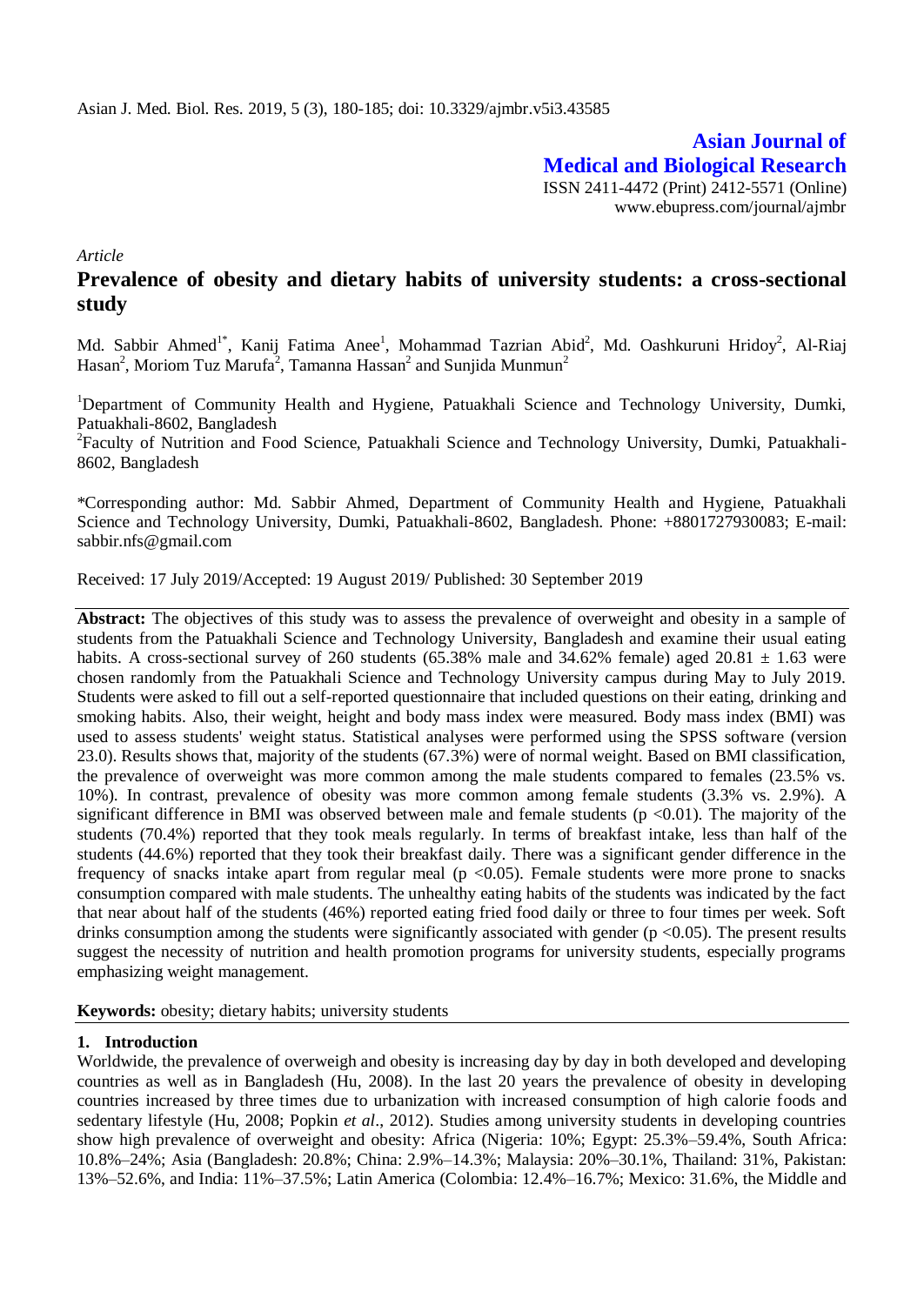Near East (Saudi females: 47.9%, Oman: 28.2%; Kuwait: 42%, Iran 12.4%, and Turkey: 10%–47.4%) (Peltzer *et al.*, 2014).

Popkin BM and his colleagues identified some risk factors in their review paper, those are associated with overweight and obesity among university students or (young) adults: (1) socio-demographic factors (mainly male gender, older age and higher socioeconomic status; (2) Social factors: lack of social support, capital and lack of religiousness; (3) Dietary behavior: intakes of fiber, consumption of red meat, skip breakfast more often, high number of meals, snacking behavior; and (4) Health risk behavior: Physical inactivity, frequent alcohol use, and smoking; (5) Mental health and childhood abuse: poor mental health (depression, anxiety) and childhood physical abuse, sexual and verbal abuse (Pengpid and Peltzer, 2014).

University students represent the youthful age population of a community, and are prone to unhealthy eating habits and foods which might affect their wellbeing and increase the risk of obesity as well as other noncommunicable diseases; like fast food consumption, lower vegetable and/or fruit intake along with physical inactivity and increasing computer and Television viewing hours (Al-Rethaiaa *et al*., 2010; Al-Qahtani, 2016). Dietary habits of university students usually depend on lecture schedules attended by students and availability of food inside or near to the university campus. It was reported that due to the expansion in the fast-food market and lack of appropriate food courts, students usually face meal skipping, inadequate variety of foods, and unhealthy snacking (Gazibara *et al.*, 2013; Genena and Salama, 2017).

Universities may contribute significantly in reducing the prevalence of obesity among this young population through the promotion of healthy life styles and eating habits. Universities may provide an ideal forum for reaching out to a large number of young adults through nutrition education programs that may positively influence students' eating habits by advocating for the adoption of healthy food choices (Yahia *et al.*, 2008). However, a few study have been conducted among the university students in Bangladesh to assess their nutritional status and dietary pattern. This study is therefore helpful to provide the baseline data for the prevalence of overweight and obesity and the eating habits of Bangladeshi university students. The objectives of this study was to assess the prevalence of overweight and obesity in a sample of students from the Patuakhali Science and Technology University, Bangladesh and examine their usual eating habits.

## **2. Materials and Methods**

## **2.1. Study design and sample**

A cross-sectional survey was conducted at Patuakhali Science and technology University (PSTU) campus during May to July 2019. A sample of 264 students was calculated based on the estimated prevalence of obesity among Bangladeshi university students (Peltzer *et al.*, 2014) (21%,CI: 95%, margin of error 5.0% and 10% nonresponse rate). Major inclusion criteria for this study was currently enrolled full time students of the university. Students were selected by simple random sampling technique from each of the faculty. Students' number was determined by probability proportional to size (PPS) technique. Students were unwilling to participate were excluded from the study.

## **2.2. Data collection**

Data were collected in two steps. The first step was to fill out the questionnaire and the second step was to perform the anthropometric measurements. Recruited students were asked to fill out a questionnaire related to their eating, drinking and smoking habits. The questionnaire was adopted from a previously published study where authors have standardized its use among university students (Sakamaki *et al.*, 2005; Yahia *et al.*, 2008). Prior to data collection participants were informed about the objectives of the study and they were also instructed how to fill out the questionnaire. After filling out the questionnaire, anthropometric measurements (height and weight) were done by trained research assistants following standardized protocols (Lee and Nieman, 1993). Standing height was measured to the nearest 0.1 cm without shoes by using a measuring tape. Portable digital (Camry, Model: EB9062) weight scales were used to measure the weight of the respondent with light cloths and bare foot. The scales were checked for accuracy and calibrated every day before data collection. Weights were recorded to the nearest 0.1 kg. Body mass index (BMI) was used to assess students' nutritional status. According to guidelines stated by the National Institutes of Health, weight status was classified into four categories: underweight (BMI  $\leq$  18.5), normal weight (BMI between 18.5 – 24.9), overweight (BMI between 25–29.9), and obese (BMI  $\geq$  30) (Yahia *et al.*, 2008).

# **2.3. Data analysis**

Statistical analyses were performed using the Statistical Package for Social Sciences (version 23.0, SPSS, Inc.) software. Results were expressed as means  $\pm$  SD (standard deviation). Parametric variables were analyzed using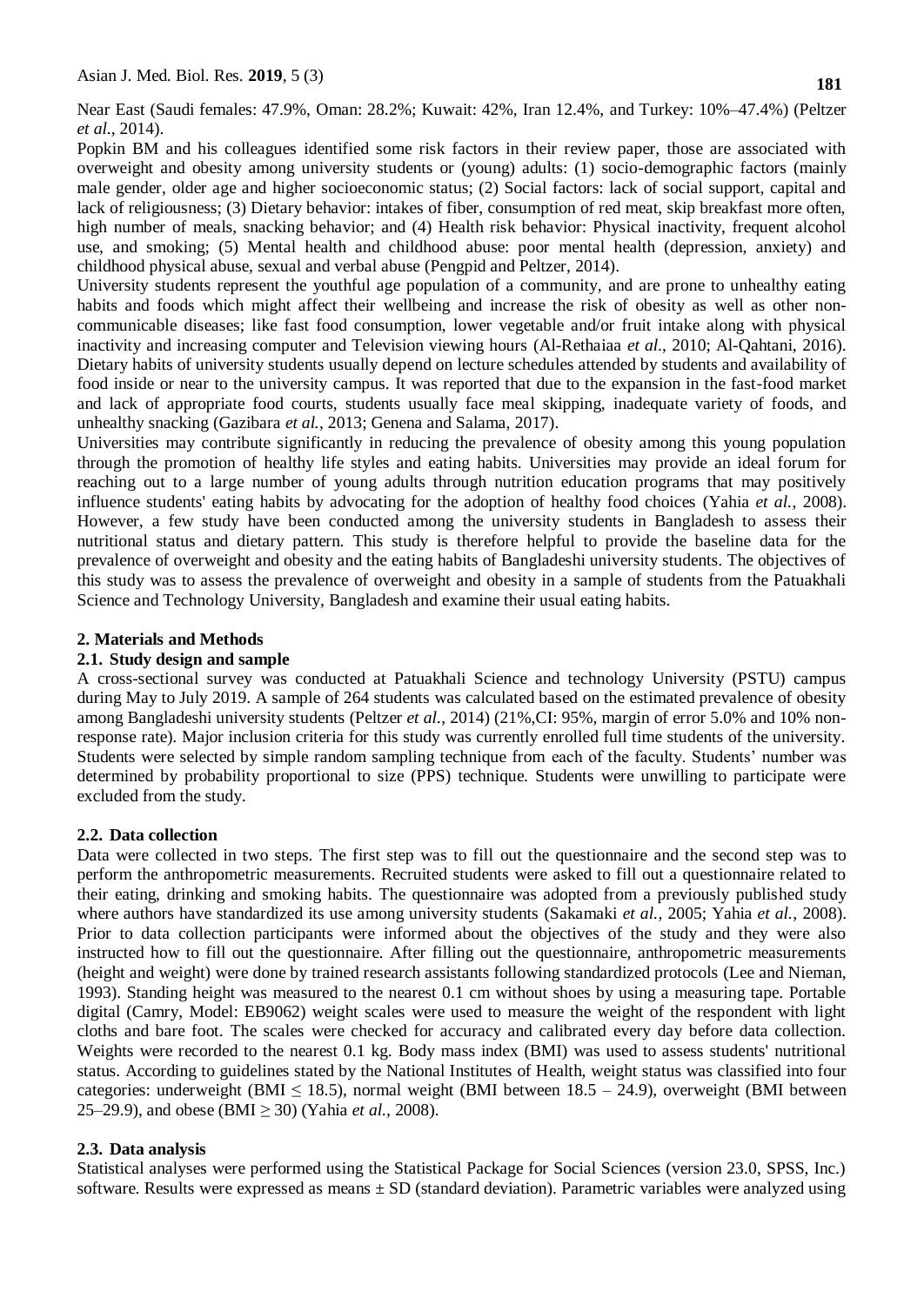student's *t-test*, while chi-squared analyses were conducted for non-parametric variables. All reported *P* values were made on the basis of 2-sided tests considered statistically significant at  $P < 0.05$ .

## **2.4. Ethics**

All study procedures were carried out following the guidelines of the Helsinki Declaration. Informed consent was obtained from participants prior to participating in the study. Anonymity and confidentiality of data were ensured, and all participants were provided with information about the right to withdraw their data at any time.

## **3. Results**

## **3.1. Characteristics of the participants**

A total of 260 university students were participated in this study. Characteristics of the participants are described in Table 1. Mean ( $\pm SD$ ) age of the students was 20.81  $\pm$  1.63 and majority respondents were male (65.38%). The average weight of the students were 61.72  $\pm$  11.39 kg, while the average height was 165.27  $\pm$ 8.05 cm. The mean BMI of the participants was  $22.52 \pm 3.39$ . There was a significant difference between male and female group based on their BMI ( $p < 0.001$ ).

## **3.2. Student's weight status based on BMI category**

Table 2 illustrate that majority of the students (67.3%) were of normal weight (66.5% of the male students compared to 68.9% of the female students). Overall the prevalence of overweight and obesity among the students were 18.8% and 3.1% respectively. Based on BMI classification, the prevalence of overweight was more common among the male students compared to females (23.5% vs. 10%). In contrast, prevalence of obesity was more common among female students (3.3% vs. 2.9%). A significant difference in BMI was observed between male and female students ( $p < 0.01$ ).

## **3.3. Dietary habits of the students**

Table 3 shows the results of questions related to dietary practices with special reference to eating habits, meal patterns, consumption of fruits and vegetables, consumption of fried foods, smoking status etc. The majority of the students (70.4%) reported that they took meals regularly. In terms of breakfast intake, less than half of the students (44.6%) reported that they took their breakfast daily where the percentages of male compared with females were about same. There was a significant gender difference in the frequency of snacks intake apart from regular meal (p <0.05). Female students were more prone to snacks consumption compared with male students. Daily intake of colored vegetables and fruits were less common among the students (27.3% and 8.8% respectively) with no gender differences. The unhealthy eating habits of the students was indicated by the fact that near about half of the students (46%) reported eating fried food daily or three to four times per week. Eating daily with friends and family was less common among students (28.8%) with no differences in gender. Soft drinks consumption among the students were significantly associated with gender ( $p < 0.05$ ). Smoking among the students was not common among students. 65% of the students reported that they never smoked, 10% were ex-smoker and 25% were current smokers, which was significantly associated with sex of the respondent (p  $<0.001$ ).

|                  | Total             | <b>Male</b>       | <b>Female</b>     | p value |
|------------------|-------------------|-------------------|-------------------|---------|
| <b>Variables</b> | $n = 260$         | $n = 170$         | $n=90$            |         |
| Age $(y)$        | $20.81 \pm 1.63$  | $20.82 \pm 1.55$  | $20.78 \pm 1.77$  | 0.830   |
| Weight (kg)      | $61.72 \pm 11.39$ | $65.98 \pm 10.33$ | $53.65 \pm 8.64$  | 0.000   |
| Height (cm)      | $165.27 \pm 8.05$ | $168.92 \pm 5.77$ | $158.39 \pm 7.24$ | 0.000   |
| BMI $(kg/m^2)$   | $22.52 \pm 3.39$  | $23.09 \pm 3.19$  | $21.42 \pm 3.49$  | 0.000   |

Data are presented as mean  $\pm$  SD. p value obtained from independent sample t-test.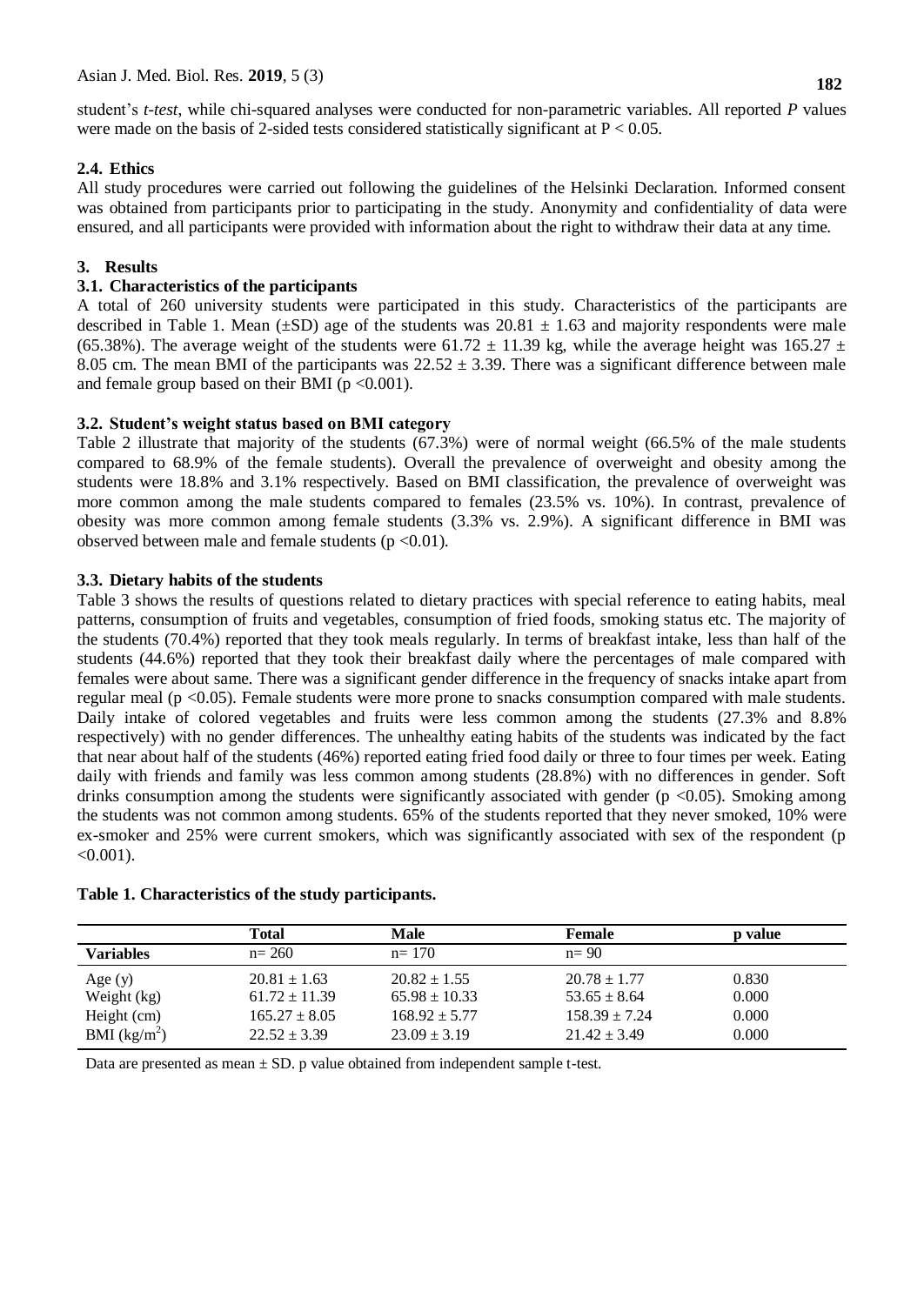| <b>Classification</b> | BMI           | Total $n$ $\left(\frac{9}{6}\right)$ | Male $n$ (%) | Female $n$ $\left(\frac{9}{6}\right)$ | p-value    |
|-----------------------|---------------|--------------------------------------|--------------|---------------------------------------|------------|
| Underweight           | < 18.5        | 28 (10.8)                            | 12(7.1)      | 16(17.8)                              | $0.007***$ |
| Normal                | $18.5 - 24.9$ | 175(67.3)                            | 113(66.5)    | 62(68.9)                              |            |
| Overweight            | $25 - 29.9$   | 49 (18.8)                            | 40(23.5)     | 9(10.0)                               |            |
| Obese                 | >30           | 8(3.1)                               | 5(2.9)       | 3(3.3)                                |            |

**Table 2. Prevalence of overweight and obesity among students based on BMI by gender.**

\*\* significant at p <0.01

# **Table 3. Dietary habits of the students.**

|                                                                                   |                                                                                                 | <b>Total</b>                                     | <b>Male</b>                                     | Female                                         |                     |
|-----------------------------------------------------------------------------------|-------------------------------------------------------------------------------------------------|--------------------------------------------------|-------------------------------------------------|------------------------------------------------|---------------------|
| <b>Question</b>                                                                   | Level                                                                                           | $n\left(\frac{\%}{\%}\right)$                    | $n\left(\frac{\%}{\%}\right)$                   | $n\left(\frac{\%}{\%}\right)$                  | <i>p</i> -value     |
| take<br>Do<br>meals<br>you<br>your<br>regularly?                                  | Always regular<br>Irregular                                                                     | 183 (70.4)<br>77 (29.6)                          | 116(68.2)<br>54 (31.8)                          | 67(74.4)<br>23 (25.6)                          | .297                |
| Do you take breakfast?                                                            | Daily<br>Three or four times per week<br>Once or twice per week<br>rarely                       | 116 (44.6)<br>99 (38.1)<br>21(8.1)<br>24(9.2)    | 76 (44.7)<br>66 (38.8)<br>13(7.6)<br>15(8.8)    | 40 (44.4)<br>33 (36.7)<br>8(8.9)<br>9(10.0)    | .965                |
| How many times do you eat<br>regular meals except snacks?                         | One time<br>Two times<br>Three times<br>Four times                                              | 60(23.1)<br>126(48.5)<br>67(25.8)<br>7(2.7)      | 33 (19.40)<br>91(53.5)<br>43(25.3)<br>3(1.8)    | 27(30.0)<br>35 (38.9)<br>24(26.7)<br>4(1.4)    | .070                |
| How often do you take snacks<br>apart from regular meals?                         | Daily<br>Three or four times per week<br>Once or twice per week<br>rarely                       | 82 (31.5)<br>89 (34.2)<br>43 (16.5)<br>46 (17.7) | 46(27.1)<br>54 (31.8)<br>34(20.0)<br>36(21.2)   | 36(40.0)<br>35 (38.9)<br>9(10.0)<br>10(11.1)   | $.012*$             |
| How often do you eat green, red<br>or yellow colored vegetables?                  | Daily<br>Three or four times per week<br>Once or twice per week<br>rarely                       | 71(27.3)<br>115(44.2)<br>36 (13.8)<br>38 (14.6)  | 46(27.1)<br>76 (44.7)<br>20(11.8)<br>28 (16.5)  | 25(27.8)<br>39 (43.3)<br>16(17.8)<br>10(11.1)  | .435                |
| How often do you eat fruits?                                                      | Daily<br>Three or four times per week<br>Once or twice per week<br>rarely                       | 23(8.8)<br>39 (15.0)<br>82 (31.5)<br>116 (44.6)  | 13(7.6)<br>22(12.9)<br>51 (30.0)<br>84 (49.4)   | 10(11.1)<br>17(18.9)<br>31 (34.4)<br>32(35.6)  | .166                |
| How often do you eat fried<br>food?                                               | Daily<br>Three or four times per week<br>Once or twice per week<br>rarely                       | 44 (16.9)<br>76 (29.2)<br>54 (20.8)<br>86 (33.1) | 28(16.5)<br>48 (28.2)<br>38 (22.4)<br>56 (32.9) | 16(17.8)<br>28(31.1)<br>16(17.8)<br>30(33.3)   | .844                |
| How often do you eat with<br>friends and family?                                  | Daily<br>Three or four times per week<br>Once or twice per week<br>rarely                       | 75 (28.8)<br>61(23.5)<br>56 (21.5)<br>68 (26.2)  | 53 (31.2)<br>37(21.8)<br>34(20.0)<br>46(27.1)   | 22(24.4)<br>24 (26.7)<br>22(24.4)<br>22 (24.4) | .528                |
| How often do you drink soft<br>drinks?                                            | Daily<br>Three or four times per week<br>Once or twice per week<br>rarely                       | 50(19.2)<br>78 (30.0)<br>82 (31.5)<br>50 (19.2)  | 40(23.5)<br>43(25.3)<br>57 (33.5)<br>30(17.6)   | 10(11.1)<br>35 (38.9)<br>25(27.8)<br>20(22.2)  | $.022$ <sup>*</sup> |
| What type of food do you think<br>you should eat to have a<br>balanced nutrition? | Mainly meat<br>Mainly vegetables<br>Meat, vegetables<br>and other<br>variety of foods<br>others | 29(11.2)<br>35(13.5)<br>188 (72.3)<br>8(3.1)     | 22(12.9)<br>23(13.5)<br>117(68.8)<br>8(4.7)     | 7(7.8)<br>12(13.3)<br>71 (78.9)<br>0(0.0)      | .091                |
| Please<br>your<br>smoking<br>state<br>history                                     | Current smoker<br>Ex-smoker<br>Never smoke                                                      | 65(25.0)<br>26 (10.0)<br>169(65.0)               | 59 (34.7)<br>24(14.1)<br>87 (51.2)              | 6(6.7)<br>2(2.2)<br>82(91.1)                   | $.000***$           |

\* significant at p <0.05, \*\* significant at p <0.001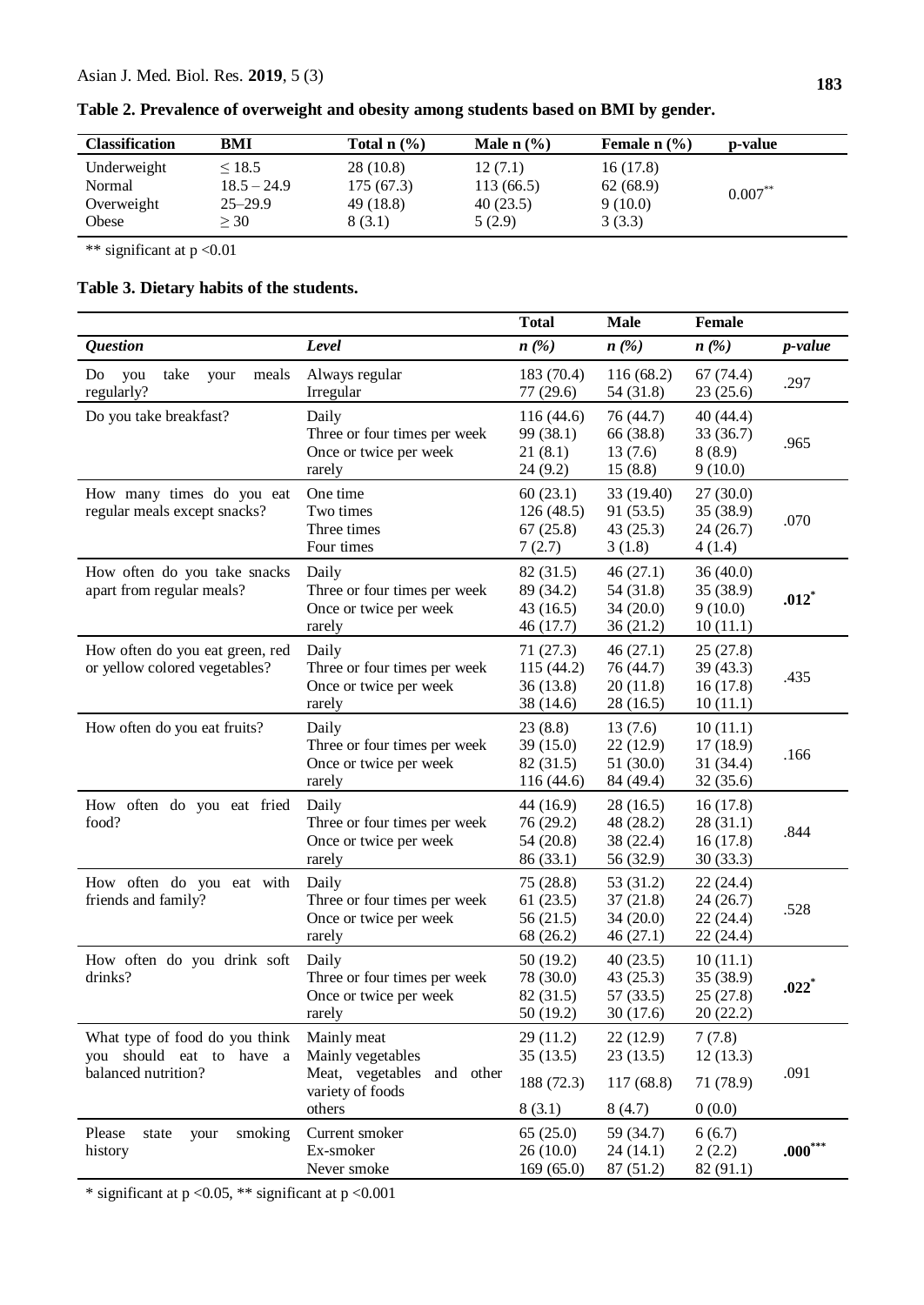#### **4. Discussion**

The purpose of this study was to assess the prevalence of overweight and obesity and to figure out the dietary habits in a sample of Patuakhali Science and Technology University students. Body mass index was used to assess weight status. Based on BMI classification of weight status, findings of this study indicate that the majority of students were of normal weight. Normal weight was more prevalent among female students (68.9%) compared with the male students (66.5%) whereas, the prevalence of overweight was more common the male students. Obesity was more common among female students than males in the studied population. A total of 3.3% of the females were obese compared to 2.9% of the males. The lower rate of obesity among male students is expected since males are more active in physical activities rather than females. Females are more cautious about their weight status than males, due to society perceptions which encourage females to be slender. This assumption was supported by the fact that only 7.1% of males were underweight as compared to 17.8% of females in this studied sample. Obviously, pictures of movie stars and models in fashion magazines and mass media have a strong impact on girls' body shape and image perception (Field *et al.*, 1999; Yahia *et al.*, 2008). University girls see the shape and weight of fashion models as the ideal body shape and figure to attain. Girls with such strong body weight perception can be at risk of developing eating disorders (Taylor *et al.*, 1998). In some recent studies, it was found that prevalence of obesity was more common among the male students in comparison with females (Bertsias *et al.*, 2003; Arroyo *et al.*, 2006). In a study conducted among 749 students (68% females and 32% males) recruited from the State University of the Basque Country, prevalence rate of overweight and obesity was 25% in males compared to 13.9% in females (Arroyo *et al.*, 2006). Another study conducted among 989 medical students (527 men, 462 women) from the University of Crete reported that approximately 40% male students and 23% female students had BMI > 25 kg/m<sup>2</sup> (Bertsias *et al.*, 2003). High prevalence rate of overweight and obesity was also reported in a study conducted in Kuwait University among 842 students (Al-Isa, 1999), at 32% and 8.9%, respectively. In the United Arab Emirates, a cross-sectional survey conducted among 300 male students reported that the prevalence rate of obesity was 35.7% in males and this figure was higher than the rate in females (Musaiger *et al.*, 2003). In terms of eating habits, university students usually do not follow healthy eating habits. The typical university student diet is high in fat and low in fruits and vegetables (Glore *et al*., 1993). Students often select fast food due to its palatability, availability and convenience. A previous survey by the American Dietetic Association indicated that obesity, or being severely overweight, is a fast-food related issue (Yahia *et al.*, 2008). The Healthy people 2010 objectives include a focus on nutrition and obesity prevention (Yahia *et al.*, 2008). In our study, data analyses of students' eating habits revealed that the majority of students eat meals regularly and eat breakfast daily or three to four times per week. 48.5% of the students eat meals two times per day. There was a significant gender difference in the frequency of snacks intake apart from regular meal ( $p \le 0.05$ ). Female students were more prone to snacks consumption compared with male students. Daily intake of colored vegetables and fruits were less common among the students (27.3% and 8.8% respectively) with no gender differences. The unhealthy eating habits of the students was indicated by the fact that near about half of the students (46%) reported eating fried food daily or three to four times per week. The majority of students believe that eating meat, vegetables and other foods will provide them with a balanced diet. About 69% male students and 79% female students in this study agreed that it is important to eat a variety of foods to have a balanced and nutritious diet. A study conducted at Midwestern University among 105 male and 181 female students, reported that 94.4% of the students agreed that it is important to eat a variety of foods for good health (Davy *et al*., 2006). In another study, healthful diet was classified as a diet that included more fruits and vegetables, and less fat (Wardle *et al.*, 2004). Improving students' knowledge about nutrition and healthy eating habits may promote healthy body weight management among students and reduce the prevalence of overweight and obesity (Yahia *et al.*, 2008). Smoking among the students was not common among students. 65% of the students reported that they never smoked, 10% were exsmoker and 25% were current smokers, which was significantly associated with sex of the respondent (p <0.001). Our study findings about the current smoking status was similar with the Global Adult Tobacco Survey: Bangladesh by World Health Organization (Organization, 2009) and lower than the study conducted in Lebanon (30%) (Yahia *et al.*, 2008). A previous study conducted among 2443 students from 13 public and private schools in Greater Beirut (Tamim *et al.*, 2007) reported that the prevalence rate of cigarette smoking was 2.5% which was very lower than our findings.

#### **5. Limitations**

This study was not without limitations. Firstly, it is limited by the self-reported data which might have influenced the results through respondent bias. The study was also limited by relatively small sample size and recruiting sample from only one university, so generalization of the whole country was not possible. Country